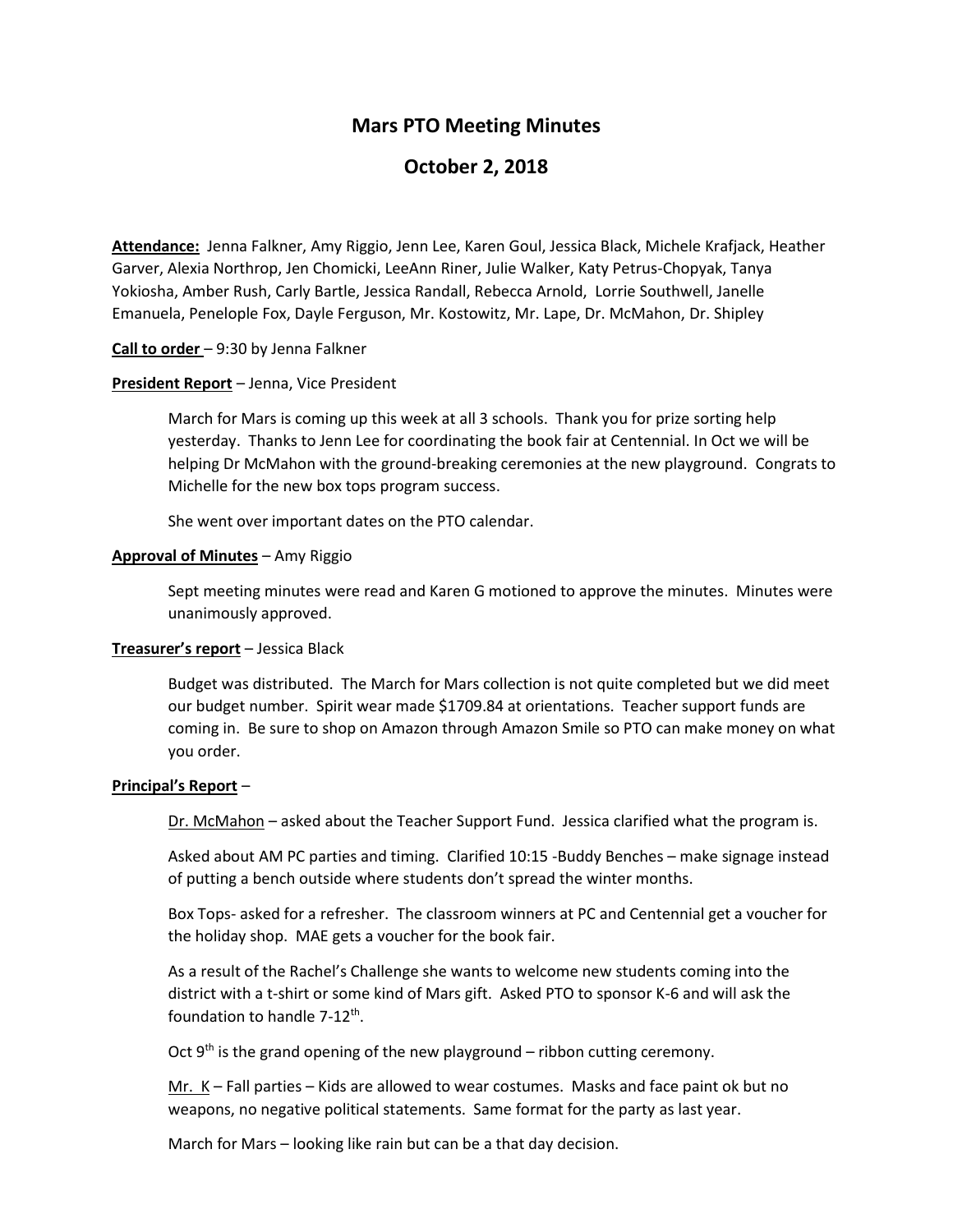Penguins were here yesterday and the program was awesome. Kids were randomly selected to participate. It was great for our school. 2 hockey sticks were left and names will be pulled at the end of the school year to win those.

Dr. Shipley had nothing to report

Mr. Lape – nothing to report

**Teacher Liaison**- Mrs. Shine not present but wanted to share a few things:

Reminder that papers sent home have to be in teachers mailbox by Thursday. PTO rule is by Wednesday. Papers sent home must be preapproved by the building principals

MAE needs another picnic table in the courtyard.

#### **Box Tops –** Michele Krafjack

We had 136 volunteers help cut box tops. We ended up not needing counting days at the school! Michele announced winners of the box tops contest.

### **March for Mars** – Jenna

Only Jessica R present. All schools are good to go and have enough volunteers. A few spots open but PTO members are filling in. First shift is 9:00 so check in should be ready by 8:45.

#### **Book Fair** – LeeAnn Riner

MAE fall book fair Packets go out this week. Diary of a Wimpy Kid preorders are happening. It will be in the gym and parents will be going in through the side doors by the gym. FYI, Buddy Benches are available through Scholastic catalog. Librarians may be wanting books instead, plus a spot may be better served indoors. LeeAnn is asking for help with setup and tear down. Oct  $22<sup>nd</sup>$  – she will send something out to PTO.

## **Year Book** – Lorrie Southwell

Karen motioned to make all yearbooks \$15. It was voted unanimously and approved to sell them online only for \$15 (with no early bird discount). Sale will be coming up but no dates are available. Dr. McMahon reminded her to please provide extra books for local law enforcement.

#### **Spirit Wear** – Tanya

The shop closed last week. 266 orders were placed, \$24,526 in sales, \$3,300 profit. Only 62 orders shipped so 202 orders will be picked up Oct 24<sup>th</sup>. Tanya asked for volunteers for help with pick up night. Enough volunteers raised their hands so she should be good.

#### **Holiday Shop** –Jenn Lee

The holiday shop chairs are meeting today. We have dates for all three schools. MAE's is in the gym – same as bookfair. All others are the same as last year.

## **Contact Parents -** Carly Bartle

All contact parents have been chosen. Fall party planning is being done. No food or treats or small favors allowed at the parties.